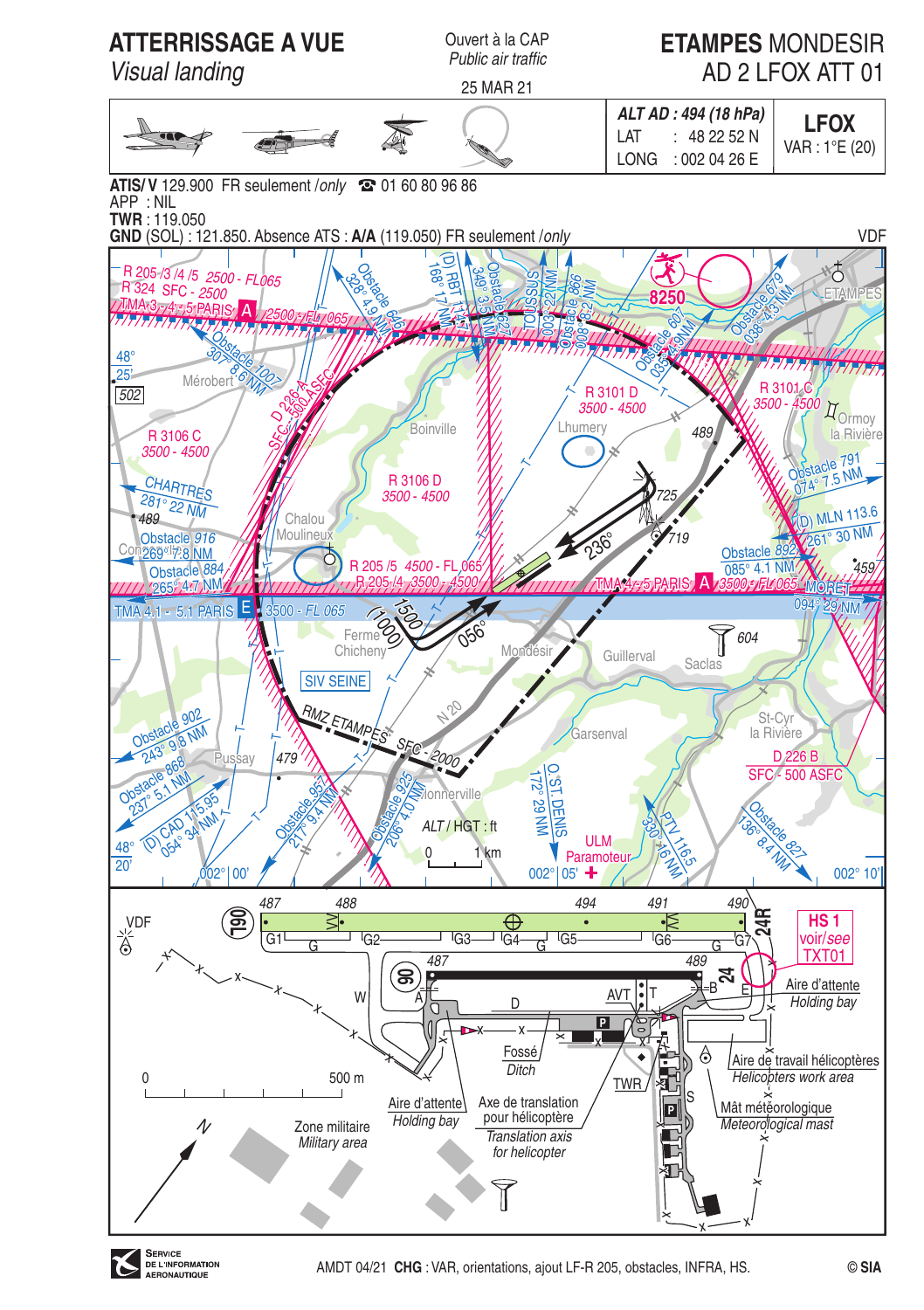# **ETAMPES MONDESIR**

## **Distances déclarées / Declared distances**

| $\leftarrow$<br>l← | <b>RWY</b>             | <b>QFU</b> | <b>Dimensions</b><br>dimension | <b>Nature</b><br>Surface | Resistance<br>Strength | TODA         | ASDA         | <b>LDA</b>   |
|--------------------|------------------------|------------|--------------------------------|--------------------------|------------------------|--------------|--------------|--------------|
|                    | 06<br>24               | 056<br>236 | 700 x 22.5 m                   | Revêtue<br>Paved         | 5.7t                   | 700<br>700   | 700<br>700   | 700<br>700   |
|                    | 06L<br>24R             | 056<br>236 | 1230 x 50 m                    | Non Revêtue<br>Unpaved   |                        | 1040<br>1040 | 1230<br>1230 | 1060<br>1040 |
|                    | Aides lumineuses : NIL |            |                                |                          | Lighting aids: NIL     |              |              |              |

### **Consignes particulières / Special instructions**

## **Conditions d'utilisation de l'AD AD AD** operating conditions

Obligation du contact radio Obligation of radio contact

←

## Restrictions d'utilisations de l'AD Restrictions of AD use

Activité ULM de classe 3, 4 et 6 autorisée selon les dispositions de l'arrêté du 12 juillet 2019 relatif aux procédures générales de circulation aérienne pour l'utilisation des aérodromes par les aéronefs.

service.

uniquement aux hélicoptères.

### **Dangers à la navigation aérienne Air navigation hazards**

### ← Par vent de secteur Sud : With southerly wind :

- turbulences sur piste revêtue dues à la présence des hangars.

- risque de turbulence générée en finale 24, décollage 06 par les hélicoptères sur l'aire de travail au sol.

HOT SPOT 1 : limite des servitudes de la piste revêtue 06/24 au niveau de la VDC E à 18ft (5,5 mètres) AGL. Les pilotes des hélicoptères en translation sur la VDC E doivent prêter une attention particulière lors du passage sous l'axe de piste 06/24 revêtue et laisser la priorité aux aéronefs au décollage 06 et atterrissage 24 revêtue. ←

### **Procédures et consignes particulières Procedures and special instructions**

← QFU 056° préférentiel cause environnement. Preferred QFU 056° due to environment.

Eviter le survol des zones habitées avoisinantes. Avoid overflying neighbouring built up areas.

- Roulage et translation interdits hors RWY et TWY. Taxiing prohibited outside RWY and TWY.
- L'utilisation des taxiways revêtus est limitée aux ACFT d'envergure 15 mètres maximum.
- Circuit basse hauteur autorisé uniquement avec pilote instructeur à bord (300 ft MNM ASFC) au Nord de la piste. ←
- Utilisation zone de travail au sol hélicoptères : Use of helicopter ground work area :
- Limitée à un appareil à la fois.  $\blacksquare$
- Utilisable uniquement pour le travail sol : décollages et atterrissages interdits depuis cette aire.

AD réservé aux ACFT munis de radio. AD reserved for radio-equipped ACFT.

Class 3, 4 and 6 ULM activities authorized as per the provisions of the decree of 12 July 2019 relating to general air traffic procedures for the use of aerodromes by aircraft.

Aire AVT : se parquer dans le sens de la piste en AVT area : park in the direction of the runway in service.

Voie de translation hélicoptère TANGO réservée TANGO helicopter taxiway reserved for helicopters only.

- turbulence on paved runway due to the presence of the hangars.

- risk of turbulence generated in final approach for runway 24, take-off on 06 by helicopters on the ground work area.

HOTSPOT 1 : service limit of paved runway 06/24 at  $\overline{taxiway}$  E at 18 ft (5.5 m) AGL. The pilots of helicopters taxiing on taxiway E must pay special attention when passing under the axis of paved runway 06/24 and give priority to aircraft taking off from paved runway 06 and landing on paved runway 24.

Use of paved taxiways is limited to aircraft of maximum 15-m wing span.

Low-height pattern authorized only with instructor pilot on board (300 ft MNM ASFC) North of the runway.

- 
- Use restricted to ground work only: take-off and landing prohibited from this area.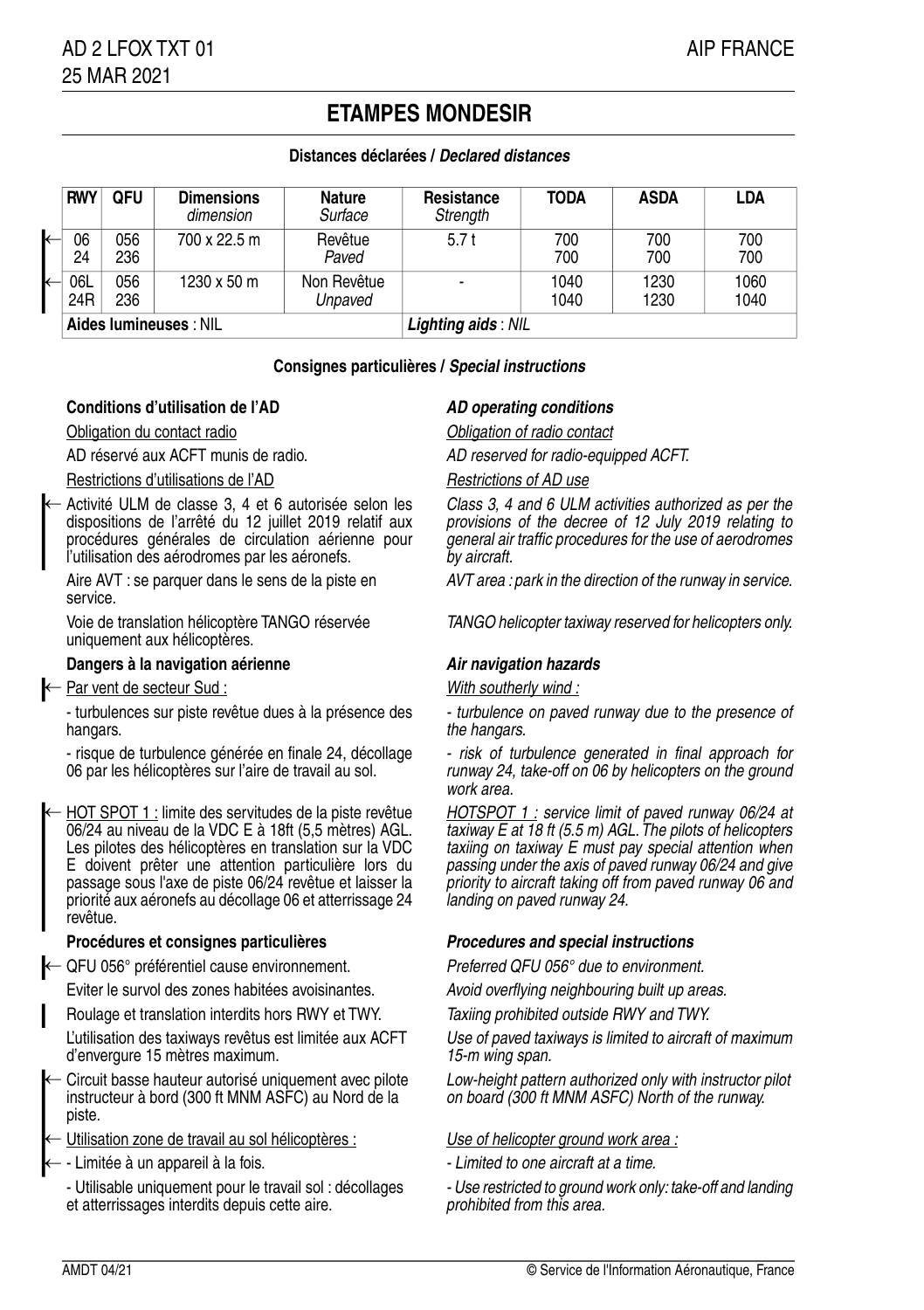# **ETAMPES MONDESIR**

- Aire utilisable uniquement par les hélicoptères ayant un diamètre rotor strictement inférieur à 11 mètres.

- Hauteur d'évolution limitée à 16 ft (5 mètres) AGL. Flying height limited to 16 ft (5 m) AGL.

- En cas d'utilisation du taxiway E par un aéronef, poser obligatoire de l'hélicoptère pendant le roulage de l'appareil sur E.

- Activité ULM réservée uniquement aux ULM basés et aux ULM de classe 3 et 6.

- TWY G2, G3, G4, G5, G6 et T inutilisables pour alignement. ←

- Utilisation simultanée des deux pistes à l'atterrissage et/ou au décollage interdite.

- 4 aéronefs en entrainement TDP maximum. - Maximum 4 aircraft in circling training.

- Exercices particuliers (encadrement, PTU, PTE, basse hauteur,) uniquement sur la piste en herbe.

- Weekends et jours fériés : exercices particuliers réservés aux aéronefs basés.

- Utilisation aire hélicoptère dédiée obligatoire pour le travail sol.

- En cas de translation depuis ou vers la piste en herbe via le taxiway E, voir consigne HOTSPOT 1.

### **Activités particulières Special activities**

Activité paramoteur 6 km au Sud de l'AD. Paragliding activity 6 km South of AD.

Activité AEM (N° 8250) 6,7 km au Nord-Est de l'AD. Activity AEM (NR 8250) 6.7 km North-East of AD.

Activité régulière d'hélicoptères militaires aux abords Regular activity of military helicopters near the AD. de l'aérodrome.

Activité possible d'aérostats possible aux abords de l'aérodrome.

Voltige sur AD (N°6215) : 2500/4500ft AMSL réservée aux aéronefs préalablement autorisés par la DSAC Nord. Utilisation sur autorisation d'Etampes TWR et selon protocole. ←

### **Consignes particulières de radiocommunication Radiocommunication special instructions**

Panne de l'équipement de radiocommunication : Radiocommunication equipment failure :

AD accessible aux usagers basés selon consignes locales quand l'organisme de contrôle est en activité.

- Area restricted to helicopters of rotor diameter strictly less than 11 m.

- If taxiway E is used by an aircraft, it is mandatory to land the helicopter while the aircraft is taxiing on E.

### Consignes hors ATS : Instructions outside ATS :

- RMZ active hors HOR ATS (cf AD1.7.1). - Active RMZ outside ATS time slots (see AD1.7.1).

- ULM activity reserved for home-based ULM and class 3 and 6 ULM only.

- TWY G2, G3, G4, G5, G6 and T unusable for alignment.

- Simultaneous use of two runways when landing or taking-off is prohibited.

- Special exercises (supervisory operation, PTU, PTE, low height) on the grass runway only.

- Weekends and holidays: special exercises reserved for home-based aircraft.

- Use of dedicated helicopter area mandatory for ground work.

- When taxiing from or to the grass runway via taxiway E, see HOTSPOT 1 instruction.

Possible activity of balloons in the neighborhood of the aerodrome.

Aerobatics on AD (NR 6215) : 2500/4500 ft AMSL reserved for aircraft previously authorized by DSAC Nord. Use subject to authorization by Etampes TWR and as per the protocol.

AD accessible to home-based users according to local instructions when ATC is on duty.